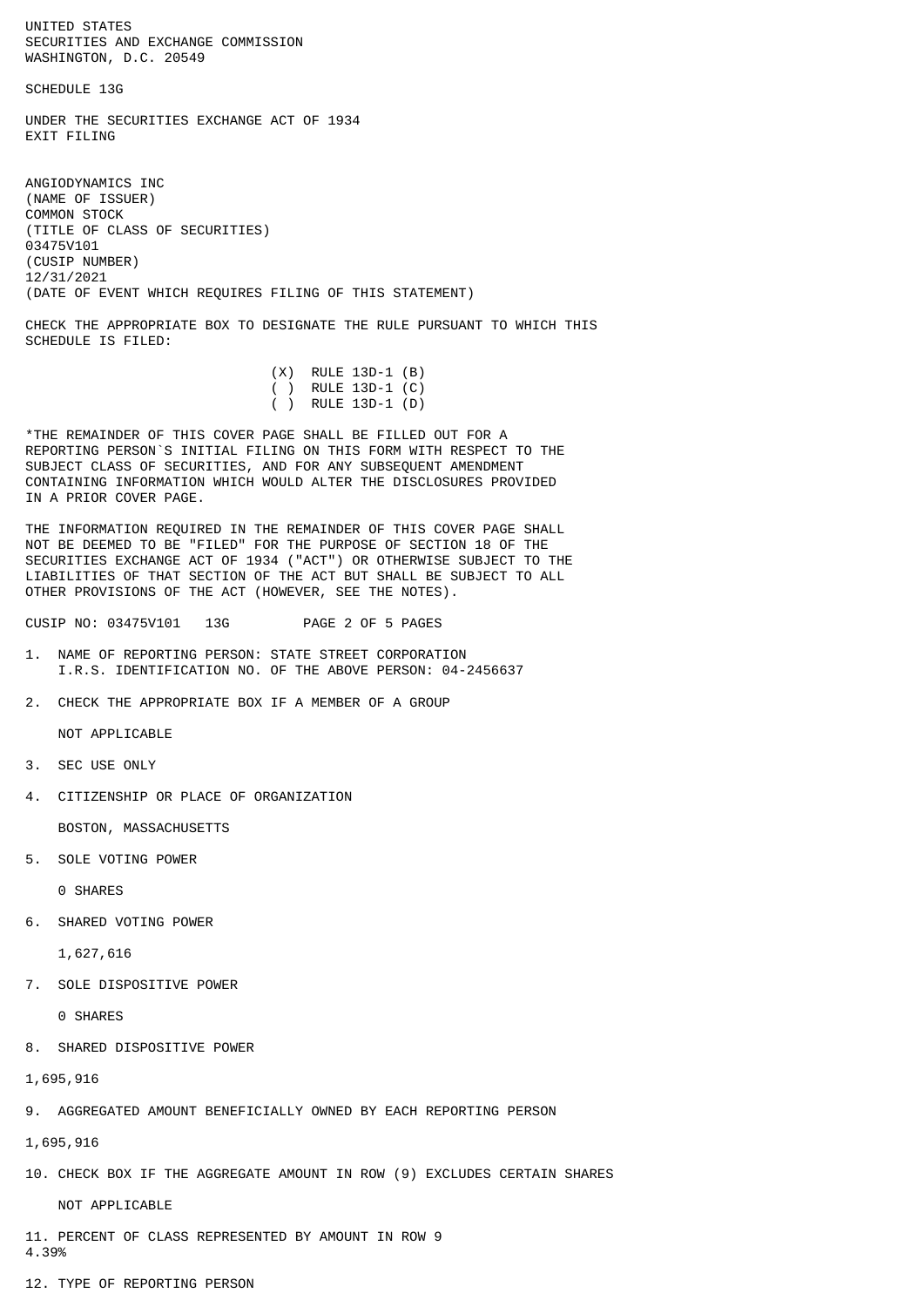CUSIP NO: 03475V101 13G PAGE 3 OF 5 PAGES ITEM 1. (A) NAME OF ISSUER ANGIODYNAMICS INC (B) ADDRESS OF ISSUER`S PRINCIPAL EXECUTIVE OFFICES 14 PLAZA DRIVE LATHAM NY 12110 UNITED STATES ITEM 2.<br>(A) NAME OF PERSON FILING STATE STREET CORPORATION (B) ADDRESS OF PRINCIPAL BUSINESS OFFICE OR, IN NONE, RESIDENCE STATE STREET FINANCIAL CENTER 1 LINCOLN STREET BOSTON, MA 02111 (FOR ALL REPORTING PERSONS) (C) CITIZENSHIP: SEE ITEM 4 (CITIZENSHIP OR PLACE OF ORGANIZATION) OF COVER PAGES (D) TITLE OF CLASS OF SECURITIES COMMON STOCK (E) CUSIP NUMBER: 03475V101 ITEM 3. IF THIS STATEMENT IS FILED PURSUANT TO RULE 13D-1(B), OR 13D-2(B) OR (C), CHECK WHETHER THE PERSON FILING IS A: SEE ITEM 12(TYPE OF REPORTING PERSON) OF THE COVER PAGE FOR EACH REPORTING PERSON AND THE TABLE BELOW, WHICH EXPLAINS THE MEANING OF THE TWO LETTER SYMBOLS APPEARING IN ITEM 12 OF THE COVER PAGES. SYMBOL CATEGORY<br>BK BANKAS BANK AS DEFINED IN SECTION 3(A) (6) OF THE ACT. IC **INSURANCE COMPANY AS DEFINED IN SECTION 3 (A) (19)**  OF THE ACT IC INVESTMENT COMPANY REGISTERED UNDER SECTION 8 OF THE INVESTMENT COMPANY ACT OF 1940. IA AN INVESTMENT ADVISOR IN ACCORDANCE WITH RULE 13D-1(B) (1) (II) (E).<br>EP AN EMPLOYEE BENEFIT PL AN EMPLOYEE BENEFIT PLAN OR ENDOWMENT FUND IN ACCORDANCE WITH RULE  $13D-1(B)$  (1) (II) (F) HC A PARENT HOLDING COMPANY OR CONTROL PERSON IN ACCORDANCE WITH RULE 13D-1(B)(1)(II) (G). SA A SAVINGS ASSOCIATIONS AS DEFINED IN SECTION 3(B) OF THE FEDERAL DEPOSIT INSURANCE ACT (12 U.S.C. 1813).<br>A CHURCH PLAN THAT IS EXCLUDED FROM THE DEFINITION OF A CHURCH PLAN THAT IS EXCLUDED FROM THE DEFINITION OF AN INVESTMENT COMPANY UNDER SECTION 3(C)(14) OF THE INVESTMENT COMPANY ACT OF 1940. CUSIP NO: 03475V101 13G PAGE 4 OF 5 PAGES ITEM 4. OWNERSHIP THE INFORMATION SET FORTH IN ROWS 5 THROUGH 11 OF THE COVER PAGE HERETO FOR EACH OF THE REPORTING PERSONS IS INCORPORATED

- HEREIN BY REFERENCE. ITEM 5. OWNERSHIP OF FIVE PERCENT OR LESS OF CLASS
- YES
- ITEM 6. OWNERSHIP OF MORE THAN FIVE PERCENT ON BEHALF OF ANOTHER PERSON NOT APPLICABLE
- ITEM 7. IDENTIFICATION AND CLASSIFICATION OF THE SUBSIDIARY WHICH ACQUIRED THE SECURITY BEING REPORTED ON BY THE PARENT HOLDING COMPANY OR CONTROL PERSON SEE EXHIBIT 1 ATTACHED HERETO
- ITEM 8. IDENTIFICATION AND CLASSIFICATION OF MEMBERS OF THE GROUP NOT APPLICABLE
- ITEM 9. NOTICE OF DISSOLUTION OF GROUP NOT APPLICABLE

HC